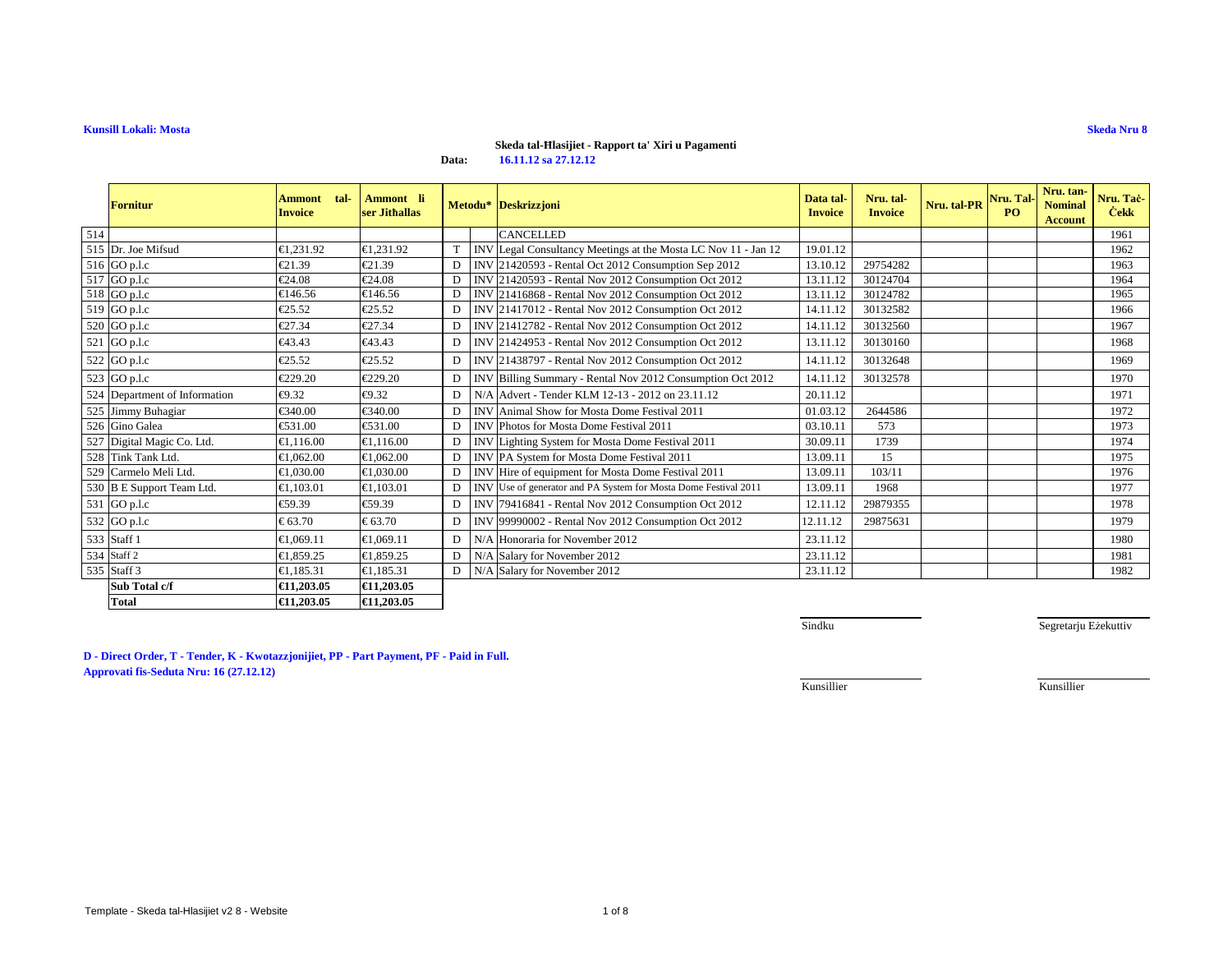# **Skeda tal-Ħlasijiet - Rapport ta' Xiri u Pagamenti**

**Data:16.11.12 sa 27.12.12**

| Fornitur                                 | <b>Ammont</b> tal-<br><b>Invoice</b> | Ammont li<br>ser Jithallas |   |            | Metodu* Deskrizzjoni                                             | Data tal-<br><b>Invoice</b> | Nru. tal-<br><b>Invoice</b> | Nru. tal-PR | Nru. Tal-<br>P <sub>O</sub> | Nru. tan-<br><b>Nominal</b><br><b>Account</b> | Nru. Taċ-<br><b>Cekk</b> |
|------------------------------------------|--------------------------------------|----------------------------|---|------------|------------------------------------------------------------------|-----------------------------|-----------------------------|-------------|-----------------------------|-----------------------------------------------|--------------------------|
| 536 Staff 4                              | €1,205.31                            | €1,205.31                  | D | N/A        | Salary for November2012                                          | 23.11.12                    |                             |             |                             |                                               | 1983                     |
| 537 Staff 5                              | €1,204.54                            | €1,204.54                  | D | N/A        | Salary for November2012                                          | 23.11.12                    |                             |             |                             |                                               | 1984                     |
| 538 Staff 6                              | €1,122.15                            | €1,122.15                  | D | N/A        | Salary for November2012                                          | 23.11.12                    |                             |             |                             |                                               | 1985                     |
| 539 Staff 7                              | €1,144.76                            | €1,144.76                  | D | N/A        | Salary for November2012                                          | 23.11.12                    |                             |             |                             |                                               | 1986                     |
| 540 Commissioner of Inland Revenue       | €2.282.68                            | €2.282.68                  | D |            | N/A NI and FSS for November 2012                                 | 23.11.12                    |                             |             |                             |                                               | 1987                     |
| 541 Paragon Ltd.                         | €1.510.40                            | €1.510.40                  | T | <b>INV</b> | Project Managment - Archaeotur                                   | 06.11.12                    | 1950                        |             |                             |                                               | 1988                     |
| 542 Nexia BT                             | €1,530.00                            | €1,530.00                  | T | <b>INV</b> | Accounting & Auditing - Reporting Period 5 - Archaeotur          | 22.11.12                    | 2012BTAS058                 |             |                             |                                               | 1989                     |
| 543 Information Technology Services Ltd. | €177.00                              | €177.00                    | D | <b>INV</b> | Sage Services - Period Sep 11 - Aug 12                           | 03.08.12                    | SOR120114                   |             |                             |                                               | 1990                     |
| 544 GO p.l.c                             | €178.99                              | €178.99                    | D | <b>INV</b> | 79422018-User ex-Exective Secretary Mr. Alfons Anastasi          | 01.03.03                    | 24373760                    |             |                             |                                               | 1991                     |
| 545 Philip Azzopardi                     | €650.00                              | €650.00                    | T | <b>INV</b> | Use of Van HGW17 - Nov 2012                                      | 30.11.12                    | 11/12                       |             |                             | 3056                                          | 1992                     |
| 546 Philip Azzopardi                     | €2,144.49                            | €2,144.49                  | T | <b>INV</b> | Service of Maintenance Hand / Office Messenger - Nov2012         | 30.11.12                    | 11/12                       |             |                             | 3056                                          | 1993                     |
| 547 Paragon Ltd.                         | €1.510.40                            | €1.510.40                  | T | <b>INV</b> | Project Managment - Archaeotur                                   | 03.12.12                    | 1971                        |             |                             |                                               | 1994                     |
| 548 Bus and Truck Services Limited       | €337.00                              | €337.00                    | T |            | <b>INVArchaeotur September Seminars - Use of Transport</b>       | 03.09.12                    | 71                          |             |                             |                                               | 1995                     |
| 549 Edward Vella                         | €100.00                              | €100.00                    | D |            | INV Mosta Scouts Group Participation in Qalbiena Mostin Activity | 03.12.12                    |                             |             |                             |                                               | 1996                     |
| 550 GO p.l.c                             | €156.27                              | €156.27                    | D |            | INV 21416868 - Rental Nov2012 Consumption Oct 2012               | 01.12.12                    | 30203639                    |             |                             |                                               | 1997                     |
| 551 ARMS Ltd                             | €205.79                              | €205.79                    | D | <b>INV</b> | 31, General Building Contractor 01.08.12 - 11.10.12              | 29.11.12                    | 16102702                    |             |                             |                                               | 1998                     |
| 552 ARMS Ltd                             | €245.77                              | €245.77                    | D | <b>INV</b> | Town Hall at Civic Cetre 01.08.12 - 12.10.12                     | 29.11.12                    | 16101730                    |             |                             |                                               | 1999                     |
| 553 Maltapost p.l.c                      | €88.44                               | €88.44                     | D | N/A        | Bulky Postage - Glendar 2013                                     | 10.12.12                    |                             |             |                             | 2650                                          | 2000                     |
| 554 Lawrence Cassar                      | 520.00                               | €520.00                    | D |            | N/A Street Xmas Decorations 2012 Application ARMS Ltd.           | 05.12.12                    |                             |             |                             |                                               | 2001                     |
| 555 GO p.l.c                             | 406.52                               | €406.52                    | D |            | INV Billing Summary - Renta Dec 2012 Consumption Nov 20122       | 04.12.12                    | 30294527                    |             |                             |                                               | 2002                     |
| 556 GO p.l.c                             | 59.48                                | €59.48                     | D |            | INV 21424953 - Rental Dec 2012 Consumption Nov 2012              | 04.12.12                    | 30292120                    |             |                             |                                               | 2003                     |
| 557 GO p.l.c                             | 18.01                                | €18.01                     | D |            | INV 21420593 - Rental Dec 2012 Consumption Nov 2012              | 04.12.12                    | 30286840                    |             |                             |                                               | 2004                     |
| Sub total c/f                            | €16,798.00                           | €16,798.00                 |   |            |                                                                  |                             |                             |             |                             |                                               |                          |
| Sub total b/f (page 1 of 7)              | €11.203.05                           | €11,203.05                 |   |            |                                                                  |                             |                             |             |                             |                                               |                          |
| <b>Total</b>                             | €28,001.05                           | €28,001.05                 |   |            |                                                                  |                             |                             |             |                             |                                               |                          |

**D - Direct Order, T - Tender, K - Kwotazzjonijiet, PP - Part Payment, PF - Paid in Full. Approvati fis-Seduta Nru: 16 (27.12.12)**

Sindku

Segretarju Eżekuttiv

÷.

Kunsillier

Kunsillier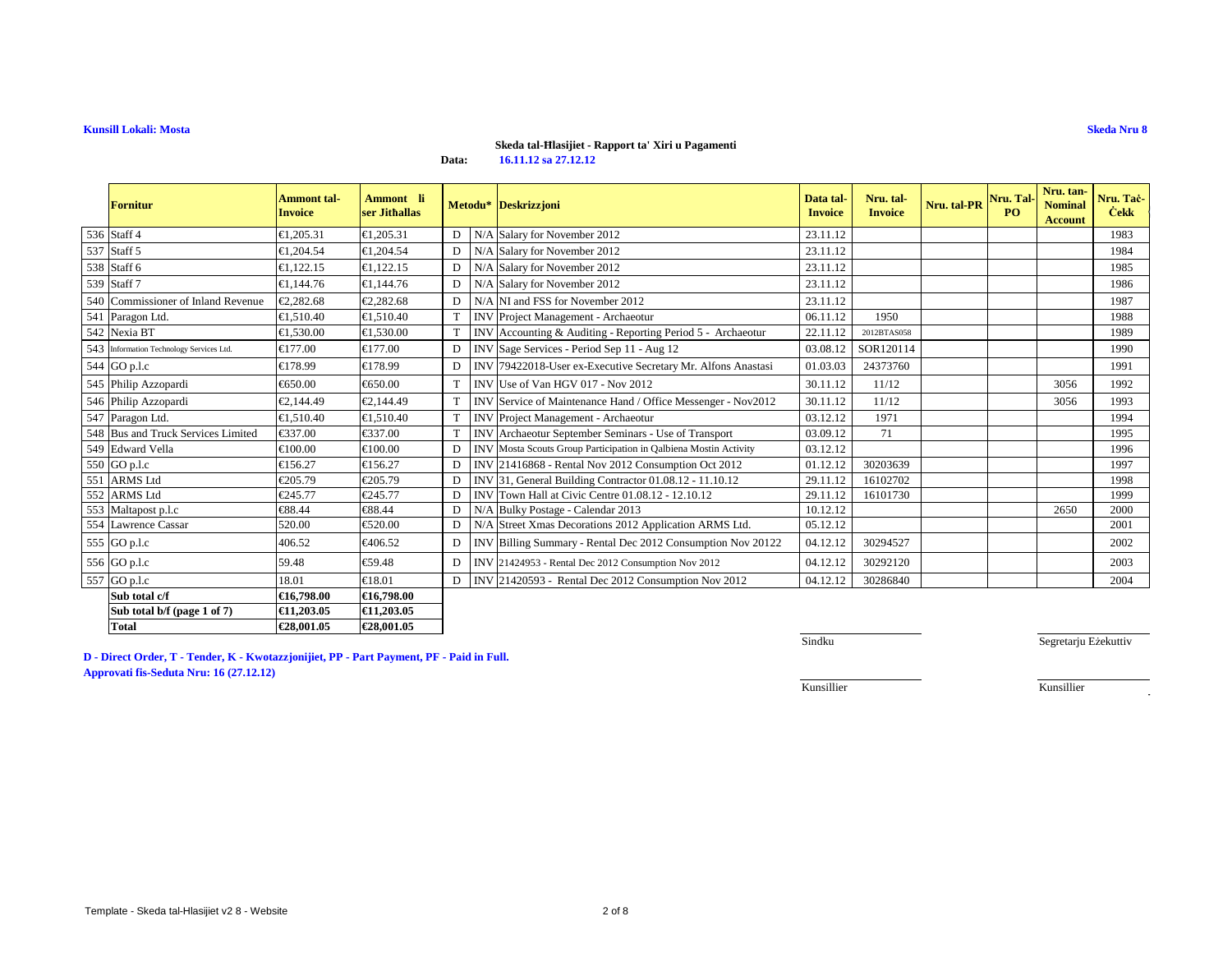# **Skeda tal-Ħlasijiet - Rapport ta' Xiri u Pagamenti**

**Data:16.11.12 sa 27.12.12**

| Fornitur                            | <b>Ammont</b> tal-<br><b>Invoice</b> | Ammont li<br>ser Jithallas |   |     | Metodu* Deskrizzjoni                                                     | Data tal-<br><b>Invoice</b> | Nru. tal-<br><b>Invoice</b> | Nru. tal-PR | Nru. Tal-<br>PO | Nru. tan-<br><b>Nominal</b><br><b>Account</b> | Nru. Taċ-<br><b>Cekk</b> |
|-------------------------------------|--------------------------------------|----------------------------|---|-----|--------------------------------------------------------------------------|-----------------------------|-----------------------------|-------------|-----------------|-----------------------------------------------|--------------------------|
| 558 D.H.L                           | 69.69                                | €69.69                     | D |     | N/A Courier to Palermo Sicily, Archeoatur, documents                     | 12.12.12                    |                             |             |                 |                                               | 2005                     |
| 559 Foilplus                        | 94.40                                | €94.40                     | D |     | INV 1000 gold on red paper magnesium black for Bird Show                 | 29.11.12                    |                             |             | 286-12          |                                               | 2006                     |
| <b>560 MEPA</b>                     | 60.00                                | €60.00                     | D |     | $N/A$ To replace existing rubber floor tiles with new @ Blata l-Gholja   | 14.12.12                    |                             |             |                 |                                               | 2007                     |
| 561 GO p.l.c                        | 93.02                                | €93.02                     | D |     | INV 99990002 - Rental Dec 2012 Consumption Nov 2012                      | 09.12.12                    | 30337543                    |             |                 |                                               | 2008                     |
| 562 GO p.l.c                        | 54.01                                | €54.01                     | D |     | INV 79416841 - Rental Dec 2012 Consumption Nov 2012                      | 09.12.12                    | 30341705                    |             |                 |                                               | 2009                     |
| 563 Victor B. Caruana               | 600.00                               | €600.00                    | D |     | INV Photographic Expenses re: Mosta-Rabat Archaeotur Project 12          | 18.10.12                    |                             |             |                 |                                               | 2010                     |
| 564 Maltapost p.l.c                 | €80.00                               | €80.00                     | D | N/A | 400 stamps (0.20 cach)                                                   | 17.12.12                    |                             |             |                 | 2650                                          | 2011                     |
| 565 Benjamin Grima                  | 100.00                               | €100.00                    | D |     | INV Entertainment for Activity 18.12.12                                  | 17.12.12                    |                             |             |                 |                                               | 2012                     |
| 566 Wise Owl Publications           | 259.70                               | €259.70                    | D |     | INV Supply of Books as per Memo 40/2012 - Local Library (Funded by DLG)  | 05.12.12                    | 62                          |             | 278-12          |                                               | 2013                     |
| 567 Midsea Books Ltd.               | 694.70                               | €694.70                    | D |     | INV Supply of Books as per Memo 40/2012 - Local Library (Funded by DLG)  | 30.11.12                    | 10910                       |             | 279-12          |                                               | 2014                     |
| 568 Bajada New Energy Ltd.          | 5,800.00                             | €5,800.00                  | T |     | INV Installation of PV System consisting of: 5 panels (as per KLM 06/12) | 17.12.12                    | 15663                       |             |                 |                                               | 2015                     |
| 569 Book Distributors (BDL) Limited | 716.38                               |                            | D |     | INV Supply of Books as per Memo 40/2012 - Local Library (Funded by DLG)  | 24.11.12                    | 199533                      |             | 277-12          |                                               | 2016                     |
| 570 Book Distributors (BDL) Limited | 129.01                               | €845.39                    | D |     | INV Supply of Books as per Memo 40/2012 - Local Library (Funded by DLG)  | 11.12.12                    | 200449                      |             | 294-12          |                                               | 2016                     |
| 571 John J. Camilleri               | 91.76                                | €91.76                     | D |     | N/A Mileage Claim 296 km                                                 | 19.12.12                    |                             |             |                 |                                               | 2017                     |
| 572 WasteServ Malta Ltd.            | 9.071.02                             |                            | T |     | INV Allocated MSW Waste - June 2012                                      | 16.07.12                    | 24945                       |             |                 | 3045                                          | 2018                     |
| 573 WasteServ Malta Ltd.            | 9.071.02                             | €18,142.04                 | T |     | INV Allocated MSW Waste - Sept 2012                                      | 15.10.12                    | 28000                       |             |                 | 3045                                          | 2018                     |
| 574 Staff 1                         | €1.317.45                            | €1,317.45                  | D | N/A | Honoraria for December 2012                                              | 1912.12                     |                             |             |                 |                                               | 2019                     |
| 575 Staff 2                         | €2,027,26                            | €2.027.26                  | D | N/A | Salary for December2012                                                  | 19.12.12                    |                             |             |                 |                                               | 2020                     |
| 576 Staff 3                         | €1.365.09                            | €1.365.09                  | D | N/A | Salary for December2012                                                  | 19.12.12                    |                             |             |                 |                                               | 2021                     |
| 577 Staff 4                         | €1.430.01                            | €1.430.01                  | D | N/A | Salary for December2012                                                  | 19.12.12                    |                             |             |                 |                                               | 2022                     |
| 578 Staff 5                         | €1.409.09                            | €1.409.09                  | D | N/A | Salary for December2012                                                  | 19.12.12                    |                             |             |                 |                                               | 2023                     |
| 579 Staff 6                         | €1,304.02                            | €1,304.02                  | D | N/A | Salary for December2012                                                  | 19.12.12                    |                             |             |                 |                                               | 2024                     |
| Sub total c/f                       | €35,837.63                           | €35,837.63                 |   |     |                                                                          |                             |                             |             |                 |                                               |                          |
| Sub total b/f (page 2 of 7)         | €28,001.05                           | €28,001.05                 |   |     |                                                                          |                             |                             |             |                 |                                               |                          |
| <b>Total</b>                        | €63,838.68                           | €63,838.68                 |   |     |                                                                          |                             |                             |             |                 |                                               |                          |

**D - Direct Order, T - Tender, K - Kwotazzjonijiet, PP - Part Payment, PF - Paid in Full.Approvati fis-Seduta Nru: 16 (27.12.12)**

Sindku

Segretarju Eżekuttiv

Kunsillier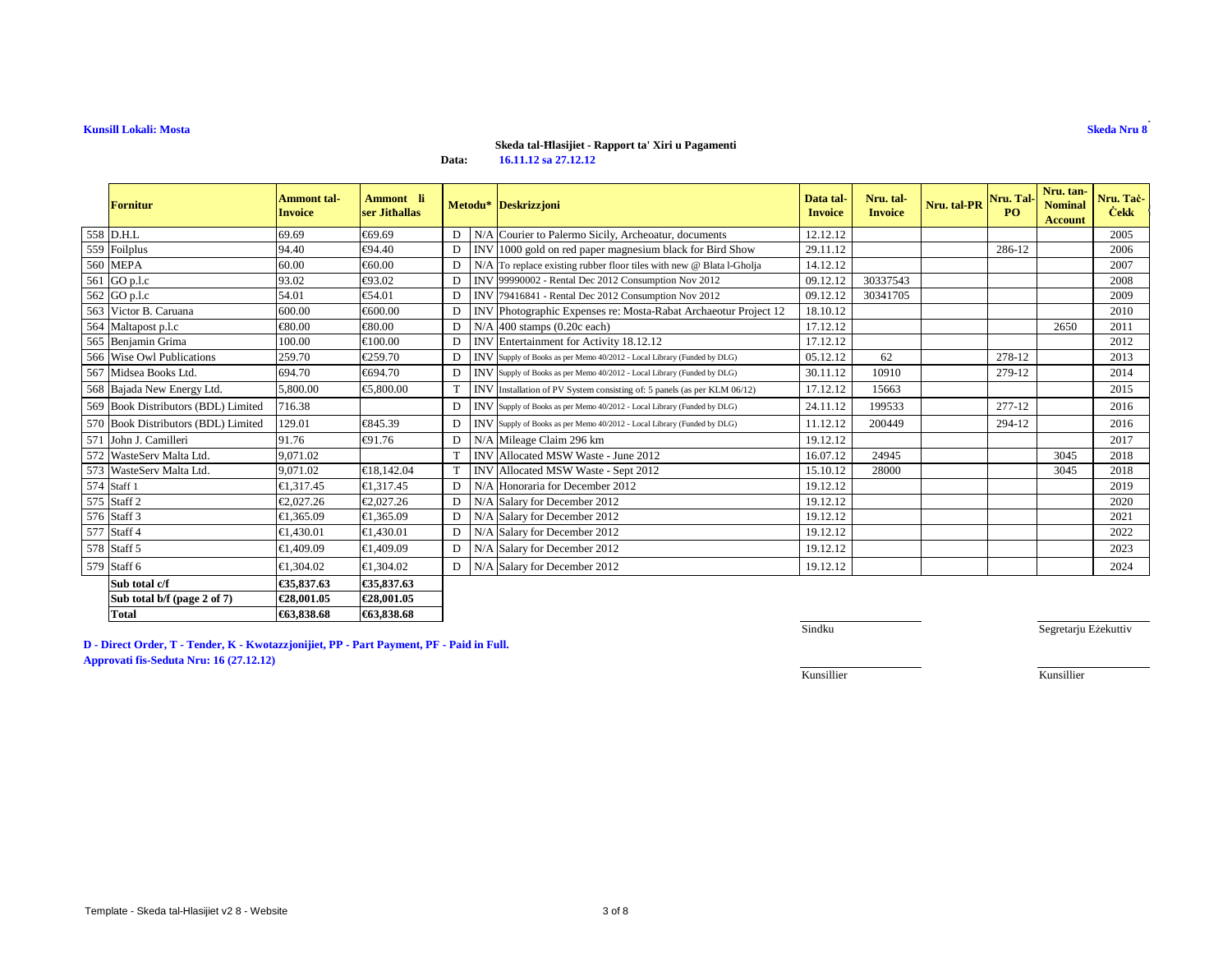#### **Skeda tal-Ħlasijiet - Rapport ta' Xiri u Pagamenti**

**Data:16.11.12 sa 27.12.12**

| <b>Fornitur</b>                    | <b>Ammont tal-</b><br><b>Invoice</b> | Ammont li<br>ser Jithallas      |              |            | Metodu* Deskrizzjoni                                      | Data tal-<br><b>Invoice</b> | Nru. tal-<br><b>Invoice</b> | Nru. tal-PR | Nru. Tal-<br>P <sub>O</sub> | Nru. tan-<br><b>Nominal</b><br><b>Account</b> | Nru. Tač-<br><b>Cekk</b> |
|------------------------------------|--------------------------------------|---------------------------------|--------------|------------|-----------------------------------------------------------|-----------------------------|-----------------------------|-------------|-----------------------------|-----------------------------------------------|--------------------------|
| 580 Staff 7                        | €1.216.22                            | €1.216.22                       | DΙ           | N/A        | Salary for December2012                                   | 19.12.12                    |                             |             |                             |                                               | 2025                     |
| 581 Dr. Shirley Farrugia           | €640.00                              | €640.00                         | $\mathbf{D}$ | N/A        | AllowanceJuly - December 2012                             | 19.12.12                    |                             |             |                             |                                               | 2026                     |
| 582 Joseph P. Demartino            | 480.00                               | €480.00                         | D            |            | N/A Allowance July - December 2012                        | 19.12.12                    |                             |             |                             |                                               | 2027                     |
| 583 Alexander Muscat               | 480.00                               | €480.00                         | D            |            | N/A Allowance July-December 2012                          | 19.12.12                    |                             |             |                             |                                               | 2028                     |
| 584 Abraham Bezzina                | 480.00                               | €480.00                         | D            |            | N/A Allowance July -December 2012                         | 19.12.12                    |                             |             |                             |                                               | 2029                     |
| 585 Rachel Tua                     | 480.00                               | €480.00                         | D            |            | N/A Allowance July - December 2012                        | 19.12.12                    |                             |             |                             |                                               | 2030                     |
| 586 Mario Sammut                   | 480.00                               | €480.00                         | D            |            | N/A Allowance July - December 2012                        | 19.12.12                    |                             |             |                             |                                               | 2031                     |
| 587 Kirby Fenech                   | 480.00                               | $\textnormal{\textbf{E}}480.00$ | D            |            | N/A Allowance July - December 2012                        | 19.12.12                    |                             |             |                             |                                               | 2032                     |
| 588 James Cassar                   | 480.00                               | €480.00                         | D            |            | N/A Allowance July - December 2012                        | 19.12.12                    |                             |             |                             |                                               | 2033                     |
| 589 Keith Cassar                   | 480.00                               | €480.00                         | D            |            | N/A Allowance July - December 2012                        | 19.12.12                    |                             |             |                             |                                               | 2034                     |
| 590 David Meilak                   | 480.00                               | €480.00                         | D            |            | N/A Allowance July - December 2012                        | 19.12.12                    |                             |             |                             |                                               | 2035                     |
| 591 Marthese Mifsud                | 480.00                               | €480.00                         | D            |            | N/A Allowance July -December 2012                         | 19.12.12                    |                             |             |                             |                                               | 2036                     |
| 592 Philip Borg                    | 163.20                               | €163.20                         | D            |            | N/A Arrears January - June 2012                           | 19.12.12                    |                             |             |                             |                                               | 2037                     |
| 593 Commissioner of Inland Revenue | €4,595.98                            | €4,595.98                       | D            |            | N/A NI and FSS for December 2012                          | 19.12.12                    |                             |             |                             |                                               | 2038                     |
| 594 DHL                            | 150.67                               | €150.67                         | D            |            | N/A Courier to Palermo Sicily, Archeoatur, documents      | 19.12.12                    |                             |             |                             |                                               | 2039                     |
| 595 Compagno Transport Service     | 42.48                                | €42.48                          | D            |            | INV 2 tripsfrom Mosta, Swieqi, Siggiewi to MIA and Return | 19.11.12                    |                             |             |                             |                                               | 2040                     |
| 596 Pay Self - Petty Cash          | 124.76                               | €124.76                         | D            |            | N/A Petty Cashfor October 2012                            | 31.10.12                    |                             |             |                             |                                               | 2041                     |
| 597 Pay Self - Petty Cash          | 64.25                                | €64.25                          | D            |            | N/A Petty Cash for November 2012                          | 31.11.12                    |                             |             |                             |                                               | 2042                     |
| 598 Choc au lait                   | 1,032.50                             | €1,032.50                       | D            |            | INV Coffee breaks and Lunch form 25pax re: Archaeotur     | 13.06.12                    |                             |             |                             |                                               | 2043                     |
| 599 Aceline Entertainment Ltd.     | €118.00                              | €118.00                         | D            | <b>INV</b> | Entetainment for Jum il-Mosta Activity 2012               | 31.10.12                    | 363/DC/12                   |             | 140-12                      |                                               | 2044                     |
| 600 Agius Stone Works Limited      | €5,087.16                            | €5,087.16                       | T            | <b>INV</b> | Restoration works carried out on Street Shrines in Mosta  | 31.10.12                    | 439                         |             |                             |                                               | 2045                     |
| 601 Alka Ceramics                  | €330.40                              | €330.40                         | D            | <b>INV</b> | <b>Ceramic Street Nmes</b>                                | 19.10.12                    | 5647                        |             | 130-12                      | 7230                                          | 2046                     |
| Sub total c/f                      | €18,365.62                           | €18,365.62                      |              |            |                                                           |                             |                             |             |                             |                                               |                          |
| Sub total b/f (page 3 of 7)        | €63,838.68                           | €63,838.68                      |              |            |                                                           |                             |                             |             |                             |                                               |                          |
| <b>Total</b>                       | €82,204.30                           | €82,204.30                      |              |            |                                                           |                             |                             |             |                             |                                               |                          |

**D - Direct Order, T - Tender, K - Kwotazzjonijiet, PP - Part Payment, PF - Paid in Full.Approvati fis-Seduta Nru: 16 (27.12.12)**

Sindku

Segretarju Eżekuttiv

Kunsillier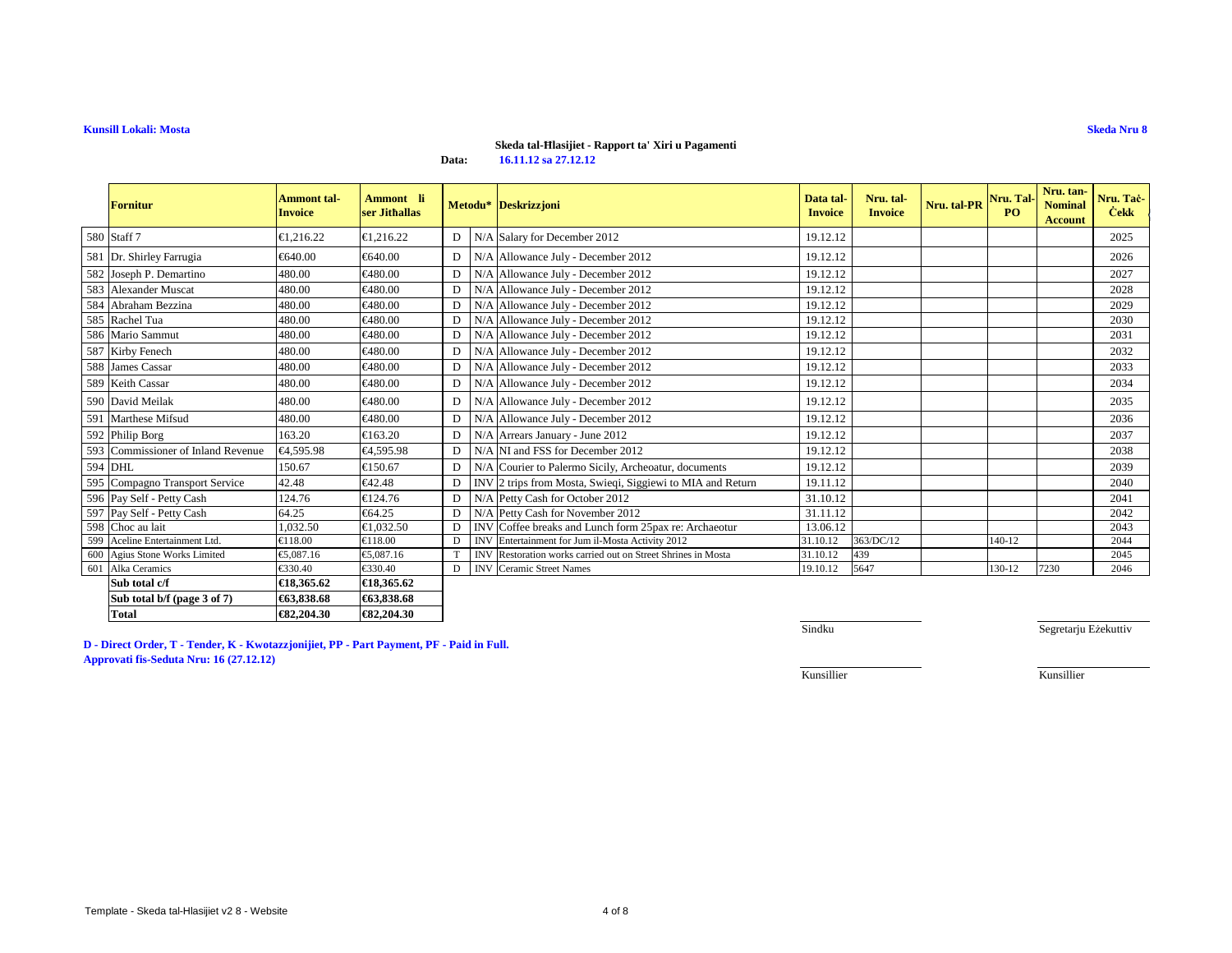# **Skeda tal-Ħlasijiet - Rapport ta' Xiri u Pagamenti**

**Data:16.11.12 sa 27.12.12**

|     | <b>Fornitur</b>                   | Ammont tal-<br><b>Invoice</b> | Ammont li<br>ser Jithallas |   |            | Metodu* Deskrizzjoni                                       | Data tal-<br><b>Invoice</b> | Nru. tal-<br><b>Invoice</b> | Nru. tal-PR | Nru. Tal-<br>P <sub>O</sub> | Nru. tan-<br><b>Nominal</b><br><b>Account</b> | Nru. Taċ-<br><b>Cekk</b> |
|-----|-----------------------------------|-------------------------------|----------------------------|---|------------|------------------------------------------------------------|-----------------------------|-----------------------------|-------------|-----------------------------|-----------------------------------------------|--------------------------|
|     | 602 Anna Maria Grech              | €560.00                       | €560.00                    | T | <b>INV</b> | Youth Work Sevices Sept 2012                               | 01.10.12                    |                             |             |                             | 3365                                          | 2047                     |
| 603 | Anna Maria Grech                  | €560.00                       | €560.00                    | T | <b>INV</b> | Youth Work Serices Oct 2012                                | 01.11.12                    |                             |             |                             | 3365                                          | 2047                     |
|     | 604 Central Asphalt Ltd.          | €16.52                        | €16.52                     | D | <b>INV</b> | Concrete Slbs                                              | 17.10.12                    | 44573                       |             | 244-12                      | 2310/003                                      | 2048                     |
|     | 605 CH Formosa Co. Ltd            | €4.689.91                     | €4,689.91                  | T |            | INV Hire of Day Centre and Garage 07.11.12 - 06.02.13      | 26.11.12                    | CAR/04/12                   |             |                             |                                               | 2049                     |
|     | 606 C.S.D Office Trade            | €87.03                        |                            | D |            | INV P/Copy paper                                           | 01.10.12                    | 41186                       |             | 217-12                      | 2620                                          | 2050                     |
|     | 607 C.S.D Office Trade            | €358.48                       |                            | D |            | INV Canon Blk / KyoceraBlk                                 | 18.10.12                    | 41371                       |             | 245-12                      | 2620                                          | 2050                     |
|     | 608 C.S.D Office Trade            | €94.58                        | €540.09                    | D |            | INV A4 photocopy+ Bull dog clip                            | 23.10.12                    | 41489                       |             | 248-12                      | 2620                                          | 2050                     |
|     | 609 DConsulta                     | €860.00                       | €860.00                    | T |            | INV Accounting Serv. Oct - Nov 12                          | 25.10.12                    | 009                         |             |                             | 3160                                          | 2051                     |
|     | 610 Delta Media Services          | €141.60                       | €141.60                    | D |            | INV4m x 1m banner for Lejla Agrarja Activity               | 20.07.12                    | 751                         |             |                             |                                               | 2052                     |
|     | 611 Dormax Press Co. Ltd.         | €327.60                       | €327.60                    | D |            | INV Jum il-Mota Flvers A4                                  | 22.10.12                    | C35613                      |             | 255-12                      | 3361                                          | 2053                     |
|     | 612 Ell's Urban Services Ltd.     | €657.00                       |                            | T |            | INV Patching inTriq l-Gherien                              | 10.10.12                    | $08 - 15$                   |             |                             |                                               | 2054                     |
|     | 613 Ell's Urban Services Ltd.     | €1.032.50                     |                            | T |            | INV Patching in Triq ir-Rumani                             | 16.10.12                    | $09-01$                     |             |                             |                                               | 2054                     |
|     | 614 Ell's Urban Services Ltd.     | €3.172.60                     | €4,862.10                  | T | <b>INV</b> | <b>Rtching in Triq l-Imsaqqfin</b>                         | 16.10.12                    | 09-02                       |             |                             |                                               | 2054                     |
|     | 615 Frank Vella                   | €45.80                        | €45.80                     | D | <b>INV</b> | <b>Roll Braided</b>                                        | 2.10.12                     | 1677                        |             | 222-12                      | 2210/002                                      | 2055                     |
|     | 616 Frankie Mifsud                | €831.25                       |                            | T |            | INV Maint. & Cleaning of Public Convenience Nov 12         | 31.11.12                    |                             |             |                             |                                               | 2056                     |
|     | 617 Frankie Mifsud                | €306.00                       |                            | T |            | INV Extra Work for Aug & Sept 2012                         | 01.11.12                    |                             |             |                             |                                               | 2056                     |
|     |                                   | $-6131.25$                    | €1,006.00                  |   |            | Less management fee from previous invoices nos. 1,2 $\&$ 3 |                             |                             |             |                             |                                               |                          |
|     | 618 Perit George Farrugia         | €388.90                       |                            | T |            | INV Certification of Road Patching Works                   | 10.10.12                    | M08 - ARCH                  |             |                             |                                               | 2057                     |
|     | 619 Perit George Farrugia         | €84.10                        | €473.00                    | T | <b>INV</b> | Certificaton of Road Patching Works                        | 16.10.12                    | M09 - ARCH                  |             |                             |                                               | 2057                     |
|     | 620 In Design (Malta) Ltd.        | €684.71                       | €684.71                    | D | <b>INV</b> | New Uniform for Staff                                      | 23.10.12                    | 47464                       |             | 228-12                      | 2230                                          | 2058                     |
|     | 621 Karta Converters Ltd.         | €126.97                       | €126.97                    | D | <b>INV</b> | Maxi Toilt Paper 2ply 650 sheets                           | 02.10.12                    | 631335                      |             | 216-12                      | 2220                                          | 2059                     |
|     | 622 Koperattiva tabelli u sinjali | €452.34                       | €452.34                    | D |            | <b>INV</b> Read Markings                                   | 09.04.12                    | 16349                       |             |                             | 2365                                          | 2060                     |
|     | Sub total c/f                     | €15,346.64                    | €15,346.64                 |   |            |                                                            |                             |                             |             |                             |                                               |                          |
|     | Sub total b/f (page 4 of 7)       | €82,204.30                    | €82,204.30                 |   |            |                                                            |                             |                             |             |                             |                                               |                          |

**Sindku** 

Segretarju Eżekuttiv

**D - Direct Order, T - Tender, K - Kwotazzjonijiet, PP - Part Payment, PF - Paid in Full. Approvati fis-Seduta Nru: 16 (27.12.12)**

**Total €97,550.94 €97,550.94**

€97,550.94

Kunsillier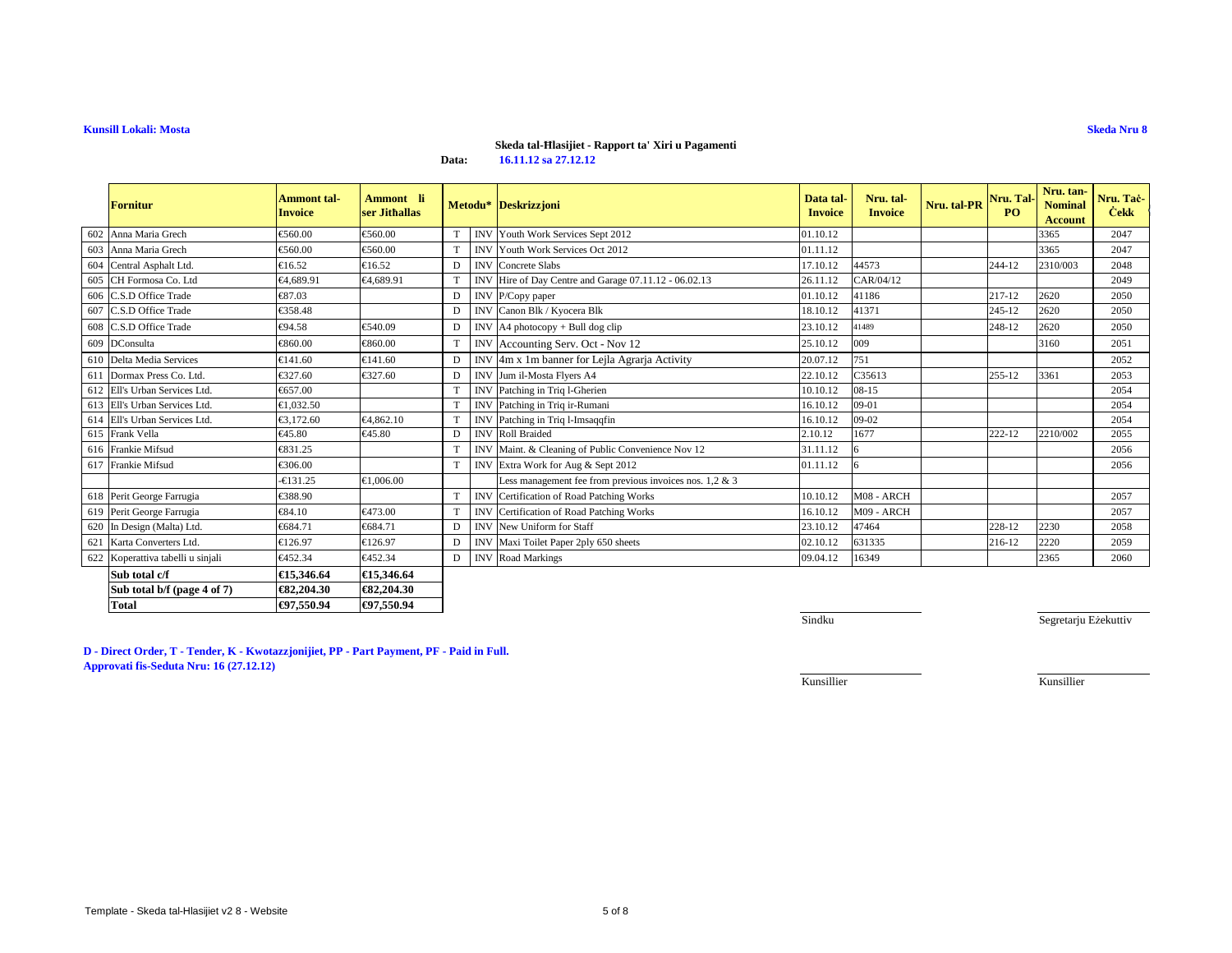# **Skeda tal-Ħlasijiet - Rapport ta' Xiri u Pagamenti**

**Data:16.11.12 sa 27.12.12**

|     | Fornitur                          | Ammont tal-<br><b>Invoice</b> | Ammont li<br>ser Jithallas |   |            | Metodu* Deskrizzjoni                                                 | Data tal<br><b>Invoice</b> | Nru. tal-<br><b>Invoice</b> | Nru. tal-PR | Nru. Tal-<br>PO. | Nru. tan-<br><b>Nominal</b><br><b>Account</b> | Nru. Taċ-<br><b>Cekk</b> |
|-----|-----------------------------------|-------------------------------|----------------------------|---|------------|----------------------------------------------------------------------|----------------------------|-----------------------------|-------------|------------------|-----------------------------------------------|--------------------------|
|     | 623 Koperattiva tabelli u sinjali | €89.77                        | €89.77                     | D | <b>INV</b> | <b>Rod Markings</b>                                                  | 09.04.12                   | 16350                       |             |                  | 2365                                          | 2060                     |
|     | 624 Koperattiva tabelli u sinjali | €374.47                       | €374.47                    | D | <b>INV</b> | <b>Rad Markings</b>                                                  | 09.04.12                   | 16355                       |             |                  | 2365                                          | 2060                     |
|     | 625 Koperattiva tabelli u sinjali | €124.89                       | €124.89                    | D | <b>INV</b> | <b>Rad Markings</b>                                                  | 09.04.12                   | 16356                       |             |                  | 2365                                          | 2060                     |
|     | 626 Koperattiva tabelli u sinjali | €111.08                       | €111.08                    | D | <b>INV</b> | <b>Rad Markings</b>                                                  | 02.05.12                   | 16378                       |             |                  | 2365                                          | 2060                     |
| 627 | Marthese Cordina                  | €75.00                        | €75.00                     | D | N/A        | Entertainment fo Lejla Agrarja Activity 2012                         | 05.12.12                   |                             |             |                  |                                               | 2061                     |
| 628 | Northern Cleaning                 | €13,279.03                    | €13,279.03                 | T | <b>INV</b> | Waste Gllection Aug 2012                                             | 31.08.12                   | 8/12                        |             |                  | 3041                                          | 2062                     |
|     | 629 Piscopo Cash & Carry          | €154.80                       | €154.80                    | D | <b>INV</b> | Various Dinks                                                        | 23.10.12                   | 50325929                    |             | 250-12           | 3360                                          | 2063                     |
| 630 | R&G Hardware Stores               | €85.26                        | €85.26                     | D | <b>INV</b> | Various Maintnance Supplies                                          | 03.10.12                   | 30679                       |             | 237-12           | 2210                                          | 2064                     |
|     | 631 Smart Office Supplies Ltd.    | €134.52                       |                            | D | <b>INV</b> | Various groeeries                                                    | 02.10.12                   | 13035195                    |             | 218-12           | 2220                                          | 2065                     |
|     | 632 Smart Office Supplies Ltd.    | €1.77                         | €136.29                    | D | <b>INV</b> | ChalkColoured                                                        | 04.10.12                   | 13035314                    |             | 229-12           | 2620                                          | 2065                     |
|     | 633 Studio 8                      | €1.500.00                     | €1.500.00                  | K |            | INV Sound & Light Setup for Jum il-Mosta 2012 (as per KLMQ 2 & 3-12) | 10.10.12                   |                             |             |                  | 3361                                          | 2066                     |
|     | 634 Shirley Farrugia              | €1.099.00                     | €1.099.00                  | D | <b>INV</b> | Laptop forMayor                                                      | 18.10.12                   | T157172                     |             | 253-12           | 7310                                          | 2067                     |
|     | 635 The Drop out Band             | €550.00                       | €550.00                    | D | <b>INV</b> | 5 Piece Bandand Vocalist for Jum il-Mosta 2012                       | 08.10.12                   | A0071/2012                  |             | 234-12           | 3361                                          | 2068                     |
|     | 636 The Lighthouse Keepers        | € $0.00$                      | €0.00                      | T | <b>INV</b> | <b>Street Lightng Maintenance</b>                                    | 23.10.12                   | 1421                        |             |                  | 3010                                          | 2069                     |
| 637 | The Lighthouse Keepers            | € $0.00$                      | €0.00                      | T | <b>INV</b> | Street Lighting Maintenance                                          | 23.10.12                   | 1517                        |             |                  | 3010                                          | 2069                     |
|     | 638 The Lighthouse Keepers        | €17.76                        | €17.76                     | T | <b>INV</b> | <b>Street Linting Maintenance</b>                                    | 07.09.12                   | 1681                        |             |                  | 3010                                          | 2069                     |
| 639 | The Lighthouse Keepers            | €5.92                         | €5.92                      | T | <b>INV</b> | <b>Street Lightng Maintenance</b>                                    | 07.09.12                   | 1683                        |             |                  | 3010                                          | 2069                     |
|     | 640 The Lighthouse Keepers        | €35.62                        | €35.62                     | T | <b>INV</b> | <b>Street Ligting Maintenance</b>                                    | 07.09.12                   | 1684                        |             |                  | 3010                                          | 2069                     |
|     | 641 The Lighthouse Keepers        | €33.08                        | €33.08                     | T | <b>INV</b> | <b>Street Ligting Maintenance</b>                                    | 07.09.12                   | 1685                        |             |                  | 3010                                          | 2069                     |
| 642 | The Lighthouse Keepers            | €46.96                        | €46.96                     | T | <b>INV</b> | <b>Street Ligting Maintenance</b>                                    | 07.09.12                   | 1686                        |             |                  | 3010                                          | 2069                     |
|     | 643 The Lighthouse Keepers        | €41.13                        | €41.13                     | T | <b>INV</b> | <b>Street Ligting Maintenance</b>                                    | 28.09.12                   | 1688                        |             |                  | 3010                                          | 2069                     |
|     | 644 The Lighthouse Keepers        | €27.86                        | €27.86                     | T | <b>INV</b> | <b>Street Linting Maintenance</b>                                    | 28.09.12                   | 1689                        |             |                  | 3010                                          | 2069                     |
|     | Sub total c/f                     | €17.787.92                    | €17,787.92                 |   |            |                                                                      |                            |                             |             |                  |                                               |                          |
|     | Sub total b/f (page 4 of 7)       | €97.550.94                    | €97,550.94                 |   |            |                                                                      |                            |                             |             |                  |                                               |                          |
|     | <b>Total</b>                      | €115,338.86                   | €115,338.86                |   |            |                                                                      |                            |                             |             |                  |                                               |                          |

Sindku

Segretarju Eżekuttiv

**D - Direct Order, T - Tender, K - Kwotazzjonijiet, PP - Part Payment, PF - Paid in Full. Approvati fis-Seduta Nru: 16 (27.12.12)**

Kunsillier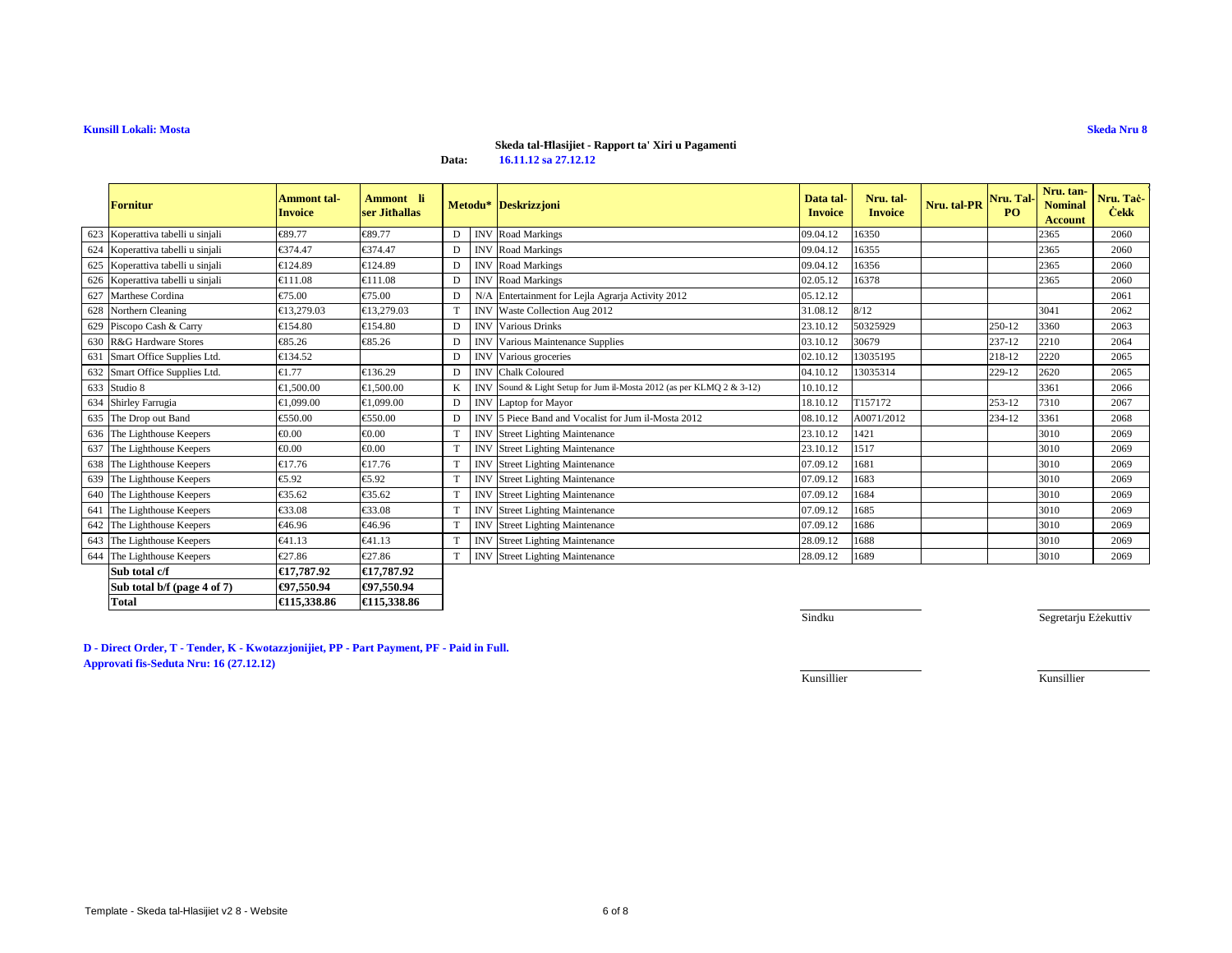#### **Skeda tal-Ħlasijiet - Rapport ta' Xiri u Pagamenti**

**Data:16.11.12 sa 27.12.12**

|     | <b>Fornitur</b>             | <b>Ammont</b> tal-<br><b>Invoice</b> | Ammont li<br>ser Jithallas |   |            | Metodu* Deskrizzjoni               | Data tal-<br><b>Invoice</b> | Nru. tal-<br><b>Invoice</b> | Nru. tal-PR | Nru. Tal-<br><b>PO</b> | Nru. tan-<br><b>Nominal</b><br><b>Account</b> | Nru. Taċ-<br><b>Cekk</b> |
|-----|-----------------------------|--------------------------------------|----------------------------|---|------------|------------------------------------|-----------------------------|-----------------------------|-------------|------------------------|-----------------------------------------------|--------------------------|
|     | 645 The Lighthouse Keepers  | €31.95                               | €31.95                     | T | <b>INV</b> | <b>Street Ligting Maintenance</b>  | 23.10.12                    | 1691                        |             |                        | 3010                                          | 2069                     |
|     | 646 The Lighthouse Keepers  | €29.59                               | €29.59                     | T | <b>INV</b> | <b>Street Ligting Maintenance</b>  | 28.09.12                    | 1692                        |             |                        | 3010                                          | 2069                     |
|     | 647 The Lighthouse Keepers  | €43.79                               | €43.79                     | T | <b>INV</b> | <b>Street Ligting Maintenance</b>  | 28.09.12                    | 1695                        |             |                        | 3010                                          | 2069                     |
|     | 648 The Lighthouse Keepers  | €41.34                               | €41.34                     | T | <b>INV</b> | <b>Street Ligting Maintenance</b>  | 28.09.12                    | 1696                        |             |                        | 3010                                          | 2069                     |
|     | 649 The Lighthouse Keepers  | €21.06                               | €21.06                     | T | <b>INV</b> | <b>Street Ligting Maintenance</b>  | 28.09.12                    | 1697                        |             |                        | 3010                                          | 2069                     |
|     | 650 The Lighthouse Keepers  | €5.92                                | €5.92                      | T | <b>INV</b> | <b>Street Lightng Maintenance</b>  | 28.09.12                    | 1698                        |             |                        | 3010                                          | 2069                     |
|     | 651 The Lighthouse Keepers  | €5.92                                | €5.92                      | T | <b>INV</b> | <b>Street Lightng Maintenance</b>  | 28.09.12                    | 1699                        |             |                        | 3010                                          | 2069                     |
|     | 652 The Lighthouse Keepers  | €57.90                               | €57.90                     | T | <b>INV</b> | <b>Street Ligting Maintenance</b>  | 28.09.12                    | 1700                        |             |                        | 3010                                          | 2069                     |
|     | 653 The Lighthouse Keepers  | €27.86                               | €27.86                     | T | <b>INV</b> | <b>Street Ligting Maintenance</b>  | 23.10.12                    | 1701                        |             |                        | 3010                                          | 2069                     |
|     | 654 The Lighthouse Keepers  | € $0.00$                             | $\epsilon 0.00$            | T | <b>INV</b> | <b>Street Lighting Maintenance</b> | 28.09.12                    | 1702                        |             |                        | 3010                                          | 2069                     |
|     | 655 The Lighthouse Keepers  | €29.59                               | €29.59                     | T | <b>INV</b> | <b>Street Ligting Maintenance</b>  | 23.10.12                    | 1703                        |             |                        | 3010                                          | 2069                     |
|     | 656 The Lighthouse Keepers  | €41.34                               | €41.34                     | T | <b>INV</b> | <b>Street Ligting Maintenance</b>  | 23.10.12                    | 1704                        |             |                        | 3010                                          | 2069                     |
|     | 657 The Lighthouse Keepers  | €29.59                               | €29.59                     | T | <b>INV</b> | <b>Street Ligting Maintenance</b>  | 23.10.12                    | 1705                        |             |                        | 3010                                          | 2069                     |
|     | 658 The Lighthouse Keepers  | €20.04                               | €20.04                     | T | <b>INV</b> | <b>Street Ligting Maintenance</b>  | 23.10.12                    | 1706                        |             |                        | 3010                                          | 2069                     |
|     | 659 The Lighthouse Keepers  | €41.36                               | €41.36                     | T | <b>INV</b> | <b>Street Ligting Maintenance</b>  | 23.10.12                    | 1707                        |             |                        | 3010                                          | 2069                     |
|     | 660 The Lighthouse Keepers  | €46.26                               | €46.26                     | T | <b>INV</b> | <b>Street Ligting Maintenance</b>  | 23.10.12                    | 1708                        |             |                        | 3010                                          | 2069                     |
| 661 | The Lighthouse Keepers      | €125.04                              | €125.04                    | T | <b>INV</b> | <b>Street lighting Maintenance</b> | 23.10.12                    | 1709                        |             |                        | 3010                                          | 2069                     |
|     | 662 The Lighthouse Keepers  | €33.83                               | €33.83                     | T | <b>INV</b> | <b>Street Ligting Maintenance</b>  | 23.10.12                    | 1710                        |             |                        | 3010                                          | 2069                     |
|     | 663 The Lighthouse Keepers  | €27.86                               | €27.86                     | T | <b>INV</b> | <b>Street Linting Maintenance</b>  | 23.10.12                    | 1711                        |             |                        | 3010                                          | 2069                     |
|     | 664 The Lighthouse Keepers  | €33.75                               | €33.75                     | T | <b>INV</b> | <b>Street Ligting Maintenance</b>  | 23.10.12                    | 1712                        |             |                        | 3010                                          | 2069                     |
|     | 665 The Lighthouse Keepers  | €29.59                               | €29.59                     | T | <b>INV</b> | <b>Street Ligting Maintenance</b>  | 23.10.12                    | 1713                        |             |                        | 3010                                          | 2069                     |
|     | 666 The Lighthouse Keepers  | €31.87                               | €31.87                     | T | <b>INV</b> | <b>Street Ligting Maintenance</b>  | 23.10.12                    | 1714                        |             |                        | 3010                                          | 2069                     |
|     | Sub total c/f               | €755.45                              | €755.45                    |   |            |                                    |                             |                             |             |                        |                                               |                          |
|     | Sub total b/f (page 6 of 7) | €115,338.86                          | €115,338.86                |   |            |                                    |                             |                             |             |                        |                                               |                          |
|     | <b>Total</b>                | €116.094.31                          | €116,094.31                |   |            |                                    |                             |                             |             |                        |                                               |                          |

**D - Direct Order, T - Tender, K - Kwotazzjonijiet, PP - Part Payment, PF - Paid in Full.Approvati fis-Seduta Nru: 16 (27.12.12)**

Sindku

Segretarju Eżekuttiv

Kunsillier

Kunsillier